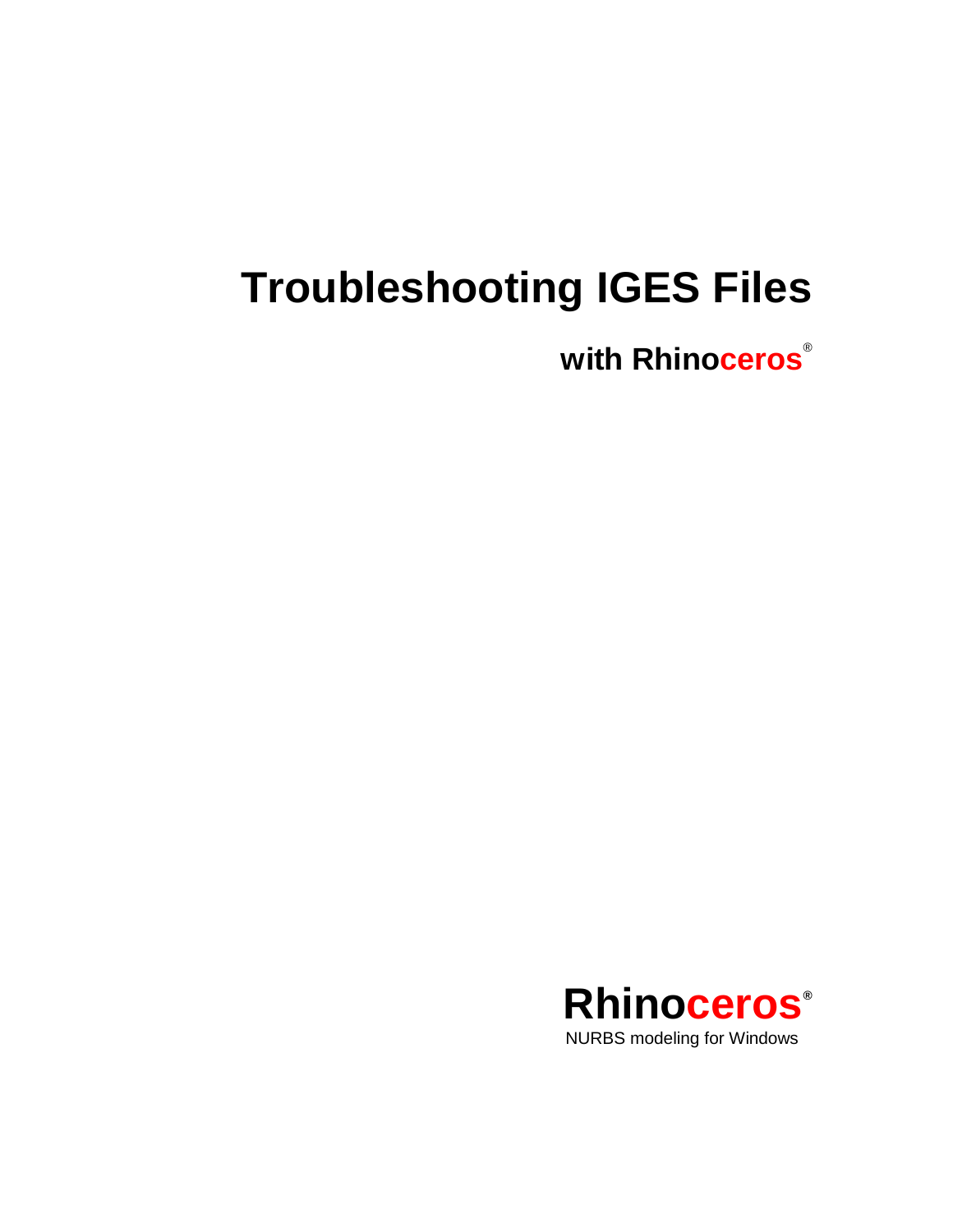## **Use Rhino to Troubleshoot IGES Files**

One powerful use of Rhino's file translation ability is to clean up poorly written IGES files. You may have received IGES files from your clients or suppliers that do not read properly into your solid based modeling application. Often this is the result of an improperly formatted IGES file, missing or duplicate surfaces, gaps or overlaps, or bad surface trimming information.

No amount of relaxed tolerances in the healing process can automatically fix these problems. After a long wait, you end up with incomplete solids, missing surfaces, or perhaps nothing at all. Your job depends on importing and using this data. What do you do?

Rhino has the basic tools needed to overcome all of these problems. With a little practice and good problem solving skills, you can repair these problem files and get the data imported into your solid modeling application. The effort and time required will vary a great deal depending on the number of problems and the size of the IGES file.

Fortunately, most problem IGES files can be repaired fairly quickly with a little practice. However, some can take several days of effort. With Rhino you have the tools to fix the most difficult IGES problems and get on with the job.

Since Rhino is a surface modeler that supports solids, it does not require that the IGES data consist of a closed solid. Rhino will read in as much valid information from the model as it can, skipping corrupt objects but reading all the point, curve, and surface data. Rhino's IGES importing process will often read the file and fix the problems automatically. All you have to do then is save it back as a new IGES file and read it into your application. If the repair isn't automatic, you can use Rhino to replace missing surfaces, fix bad trim curves, smooth surface discontinuities, and export a solid model to your application.

Generally, you can salvage most of the data in the IGES file. Sometimes, there is no choice but to re-modeling portions of the file. Even in this extreme case, Rhino contains the tools to harvest isoparms, sections, and edge curves that can be used to replace these unusable surfaces while preserving the original design intent.

## **General Strategy**

The general strategy in repairing IGES files will vary depending on the individual files. Over time, you will discover patterns of problems in the IGES files produced by specific applications and individual users.

## **Guidelines for Repairing IGES Files**

- **1 Open** the IGES file.
- **2 Hide** or delete extra data.

Use the **SelDup** command to find duplicate entities and move the extra ones to a "duplicate" layer and turn it off. You may need them later.

**3** Use **SelCrv** and **SelPt** to select and **Hide** the curves and points.

 Use **SelSrf** to select all the surfaces and **Invert** the selection. This will leave any curves and points highlighted. Delete the curves that are not on or near the surfaces. Carefully inspect the remaining curves on the surfaces. These are probably the remains of incomplete trimming curves. Move them to another layer for later use. This will leave only surfaces on the screen.

**4 Shade** and visually inspect the model

Does it look like you expected it to? Are there obviously missing surfaces? Do surfaces extend beyond where they should? The trimming curves needed to fix them may be saved on the layer from step 3.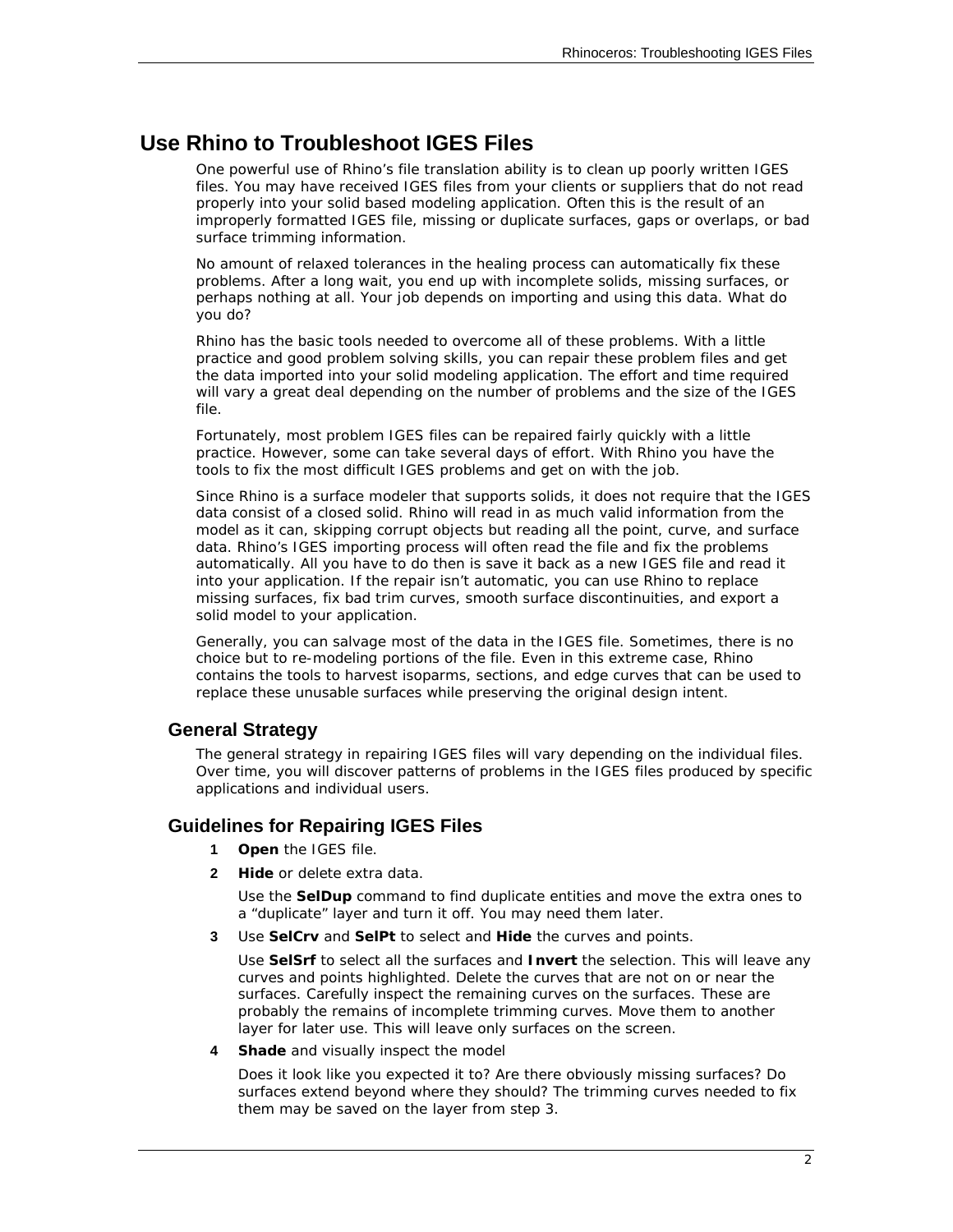**5** Check for bad surfaces.

The **Check** and **SelBadObjects** commands will determine if some of the surfaces in the model have problems in their definitions. They may have stacked control points, bad edge curves, or a variety of other problems. Move these surfaces to a "bad surfaces" layer for later clean up.

**6** Look at the units and absolute modeling tolerance settings in file properties.

Are they reasonable? Most applications that can produce IGES files do not match the unit and tolerance settings without user intervention. Rhino does match the settings on export. Free-form surface modeling requires an intelligent compromise in modeling tolerance. NURBS curves are chains of polynomial expression segments joined by knots that carry continuity information between the segments. These segments are fitted to neighboring curves within the specified modeling tolerance. The tighter the tolerance, the more complex these curves become and system performance suffers. There is no point in calculating high density curve fitting to tolerance values that are not supported by your down-stream manufacturing processes. A good rule of thumb is to use two decimal places of accuracy for millimeters and three decimal places of accuracy for inches.

**7 Join** the surfaces

 When joining, adjacent edges are tagged as joined if they fit within the specified modeling tolerance. If they are outside the tolerance, they are not joined. Joining does not alter the geometry. It only tags the edges as being close enough to be treated as coincidental. Look at the results on the command line. Did you get as many polysurfaces as you thought you would? Sometimes there are double surfaces after importing an IGES file. Usually, one will be complete and the second one will be missing interior trims. When the **join** happens, you have no control over which of the two surfaces it will select. If you suspect this has occurred, try joining two naked edges. If there is no nearby naked edge where one should be, **undo** the join, and select for duplicate surfaces. Delete the less complete surfaces and try the **join** again.

**8** Check for naked edges

 Naked edges are surface edges that aren't joined to other edges. During the join process, they were farther apart than the specified modeling tolerance. This may be from sloppy initial modeling, a misleading tolerance setting in the imported IGES file, or duplicate surfaces. If there are a lot of naked edges showing when you run the **ShowNakedEdges** command, consider undoing the join and relaxing the absolute tolerance. It is likely that the original modeling was done at a more relaxed tolerance and the exported file setting wasn't true.

 *Note: You can not improve the tolerance fitting between surfaces without substantial remodeling.*

**9 Join** naked edges or remodel

 The joining of naked edges can be a mixed blessing. It is a trade off and may cause problems down-stream. If your reason for joining the edges is for later import as a solid or a meshing operation like making an STL file, using the **JoinEdge** command will not generally cause any problems. If you will be cutting sections and most other "curve harvesting" operations, the sections will have gaps as they cross edges that were joined outside of tolerance. The gap to be spanned is displayed prior to joining. If the gap is less than twice of your tolerance setting, you can proceed without worry. If the gap is too wide, consider editing or rebuilding the surfaces to reduce the gap. **Join** and **JoinEdge** do not alter the surface geometry. They only tag edges as being coincident within the specified or override tolerance.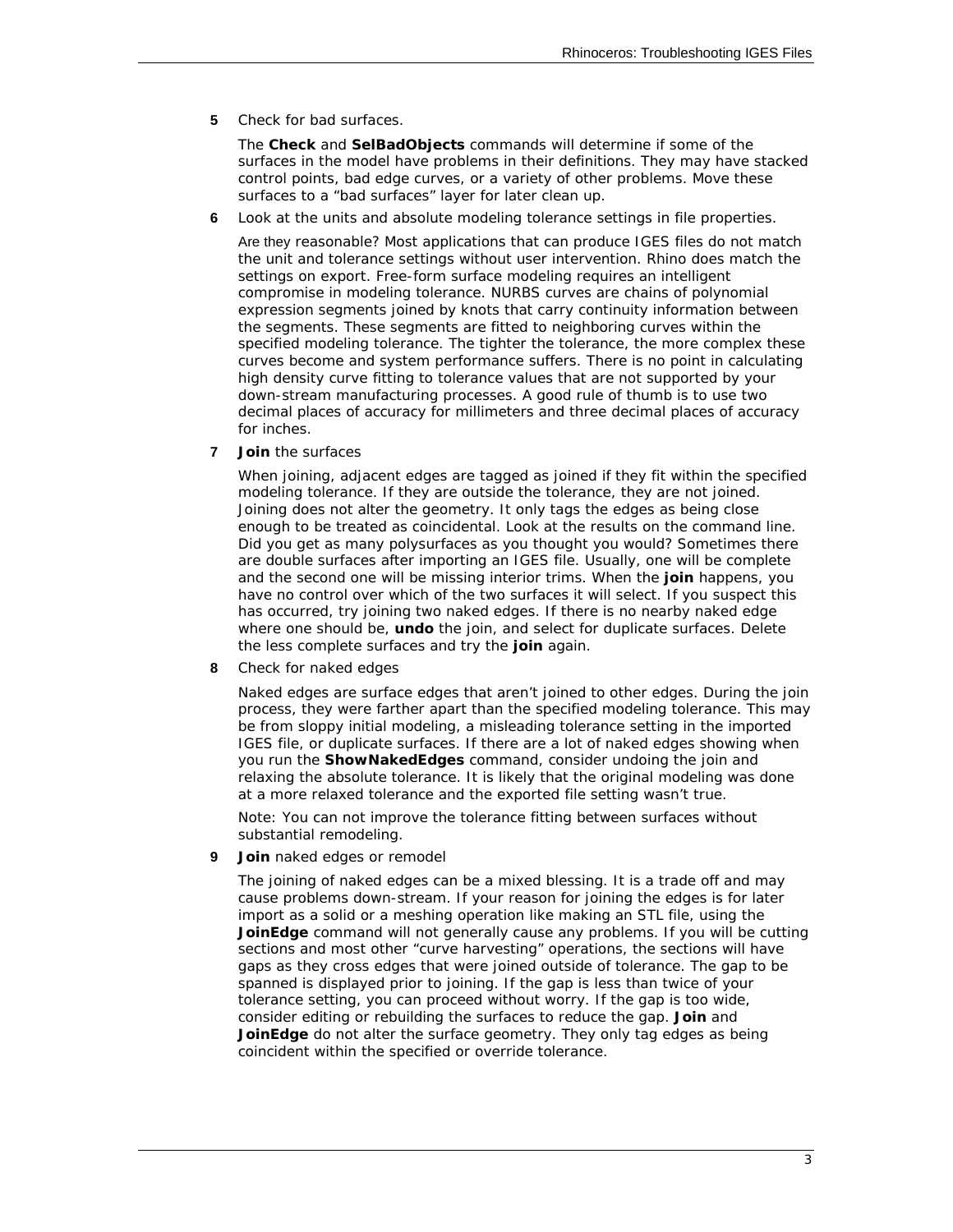**10** Repair the bad surfaces

 It's best to repair one bad surface at a time, and **join** them into the main polysurface as you go. In order of least destructive method to most radical, the problems that caused them to fail **check** can be repaired by the following:

- a. Rebuilding edges
- b. Detaching trim curves and re-trimming
- c. Rebuilding surfaces
- *d.* Replacing surfaces harvesting edges from surrounding surfaces, cutting sections through bad surfaces and building replacement surfaces from the collected curves.

 If a surface fails check reporting that a *tedge* (trim edge) is not G1, this minor error can be ignored or the multiple span surface can be split between knots.

**11** Check for bad objects

 Sometimes joining surfaces that pass **check** can result in a polysurface that fails check. Generally this is caused by tiny segments in the edge or trimming curves that are shorter than the modeling tolerance. Extract the adjoining surfaces, check them, edit the boundary curves to eliminate these tiny segments, and join them back in.

#### **You are finished when you have a closed polysurface that passes check and has no naked edges.**

 As you are joining and fixing surfaces, it is generally a good idea to run **check** from time to time as you work.

**12 Export**

 Now that the IGES file has been cleaned up and repaired, you can export it as IGES, Parasolid, STEP, or ACIS for import into your application. There are differences between these formats. Some applications differ in their support of these formats. Experiment with all that are support by your application to determine the best format for you needs.

## **Start with a Clean File**

The old adage, "An ounce of prevention is worth a pound of cure," applies to IGES file transfers too. When possible, spending a little time in the originating application to export a "clean" file will save a great deal of clean-up work later. Unfortunately, this is not always an option. Two common creators of IGES data are CATIA and Pro/Engineer. The following procedures and settings will minimize the problems associated with importing IGES data from these applications.

## **CATIA**

Export from CATIA by preparing the model mainly to improve the trimming curves. Here are the procedures one of our customers (Black & Decker) uses in CATIA to minimize their down-stream clean up tasks.

- **1** To prepare the model for transfer, work with the volume:
	- SOLID + EXTRACT + VOLUME
- **2** Clean the model and ignore all extraneous geometry:

KEEP + SELECT + GEOMETRY + ELEMENT and select the "VOLUME"

**3** Recalculate the boundary curves:

Bring the old boundaries out of NO-SHOW:

ERASE + NOSHOW // YES:SWAP. Key in \*SPC - \*SUR and YES:SWAP to return.

- **4** ERASE and key in \*SPC \*VOL
- **5** CURVE1 + BOUNDARY and key in \*FAC